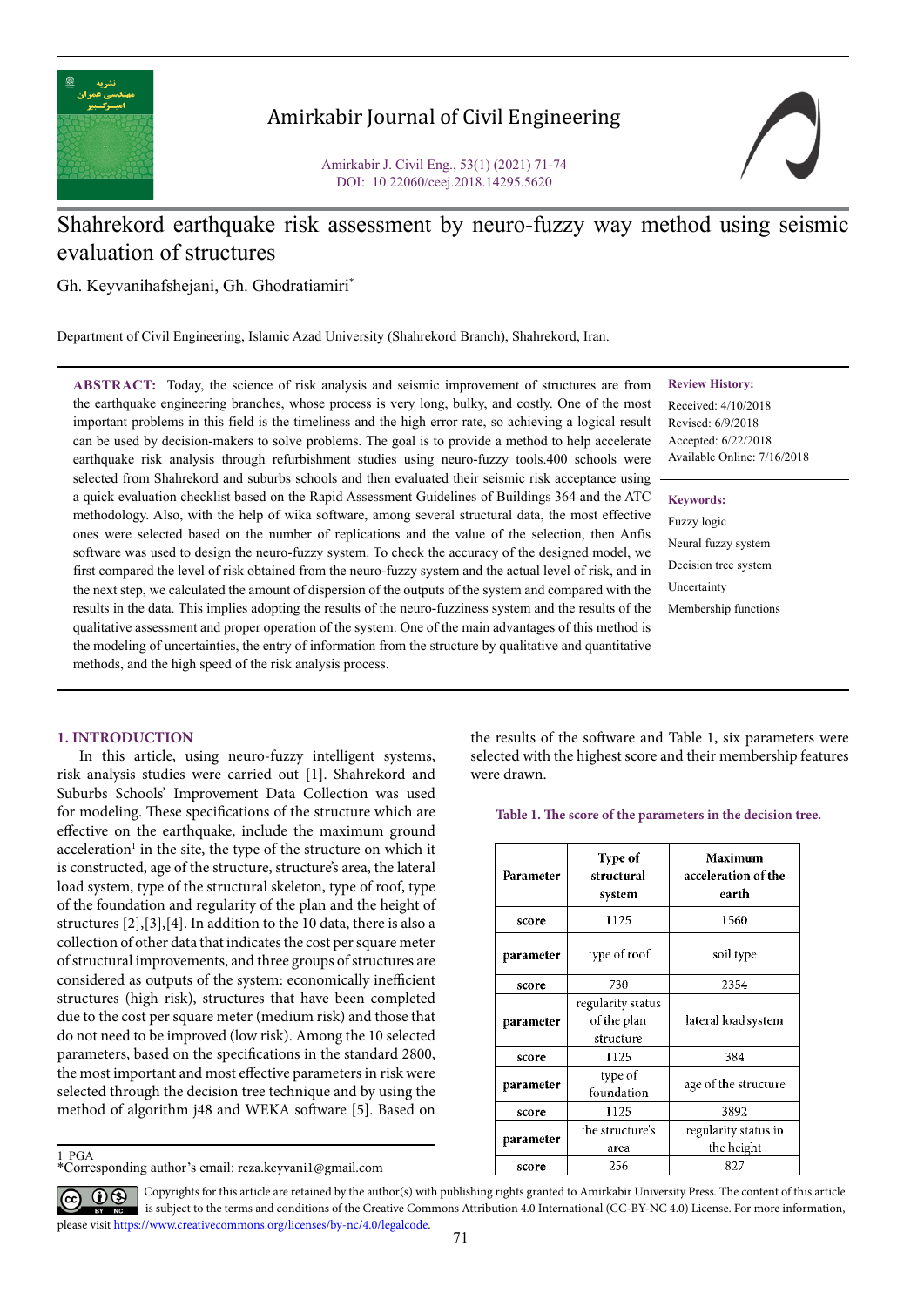



**Fig. 3. Fuzzy Functions of Soil Type.**



**Figure 4. Fuzzy Function of Structure's age. Fig. 4. Fuzzy Function of Structure's age.**

### **2. MEMBERSHIP FUNCTIONS OF EFFECTIVE PARAMETERS**

For maximum horizontal acceleration (PGA), according to the 2800 standard, the four values of 0.2g, 0.25g, 0.3g, and 0.35g, respectively, with degrees of membership of 1, 0.6, 0.4, and 0.2 for the design of the membership functions of this parameter Gaussian type was used [6],[7].

In standard 2800, 4 soil types I, II, III, IV are defined and designed in the shape of the curve, and with degrees of membership of 1, 0.6, 0.4, and 0.1, respectively [6],[7],[8].

Three qualitative descriptions were used in the membership function of the structure, with a low membership degree of 1, average membership degree of 0.5, and high membership degree of 0.1 [2],[6],[9].

The amount of regularity in the structure of the plan is considered as yes or no, and according to individual judgments and from different people's points of view. Membership Functions of this parameter are of a sigmoid type [1],[9],[10].

Based on the information related to the selected structures for modeling, there are five types of structural systems (concrete flexural frame with the shear wall, concrete flexural frame, moment steel frame, simple steel frame with a brace, building with masonry with The degree of membership of 0.9, 0.8, 0.6, 0.4, 0.2), and six types of foundation (paddle foundation



**Figure 5. Fuzzy membership functions of plan's regularity. Fig. 2. PGA Fuzzy Membership Functions. Fig. 5. Fuzzy membership functions of plan's regularity.**



Fig. 6. Fuzzy membership functions of the structural system.



**Fig. 7. Fuzzy membership functions of various foundation structures.**

without tie, paddle foundation with tie and ramp, horizontal cradle under the wall, strip foundation, combined footing and raft foundation with membership functions of 0.1, 0.25, 0.35, 0.5, 0.8 and 0)  $[2]$ ,  $[6]$ ,  $[9]$ . The membership functions of these parameters were considered as Gaussian functions according to the building's function against earthquakes and different judgments of individuals and experts about each of them for uncertainty, as it is shown in Fig.  $6$  [9],[10][11].

The output parameter or the seismic risk aversion of the building is divided into three categories of the low, medium, and high-quality description [1],[2],[4]; the membership functions of this parameter are Gaussian curves. The system uses the Sugeno class. Some of these rules are given below  $[12]$ :

1. If (PGA is 3) and (Soil type is1) and (Age is 1) then (Hazard is 1).

2. If (PGA is 3) and (Soil type is 2) and (Age is 2) and (Order plan is 1) then (Hazard is 1)

To evaluate the accuracy of the designed model, from 400 schools across Chaharmahal and Bakhtiari province, information from 300 schools was used to train, and information from 100 schools was used for the final test of the inductive system randomly. In this case, the accuracy of the system is designed once for training data (300) and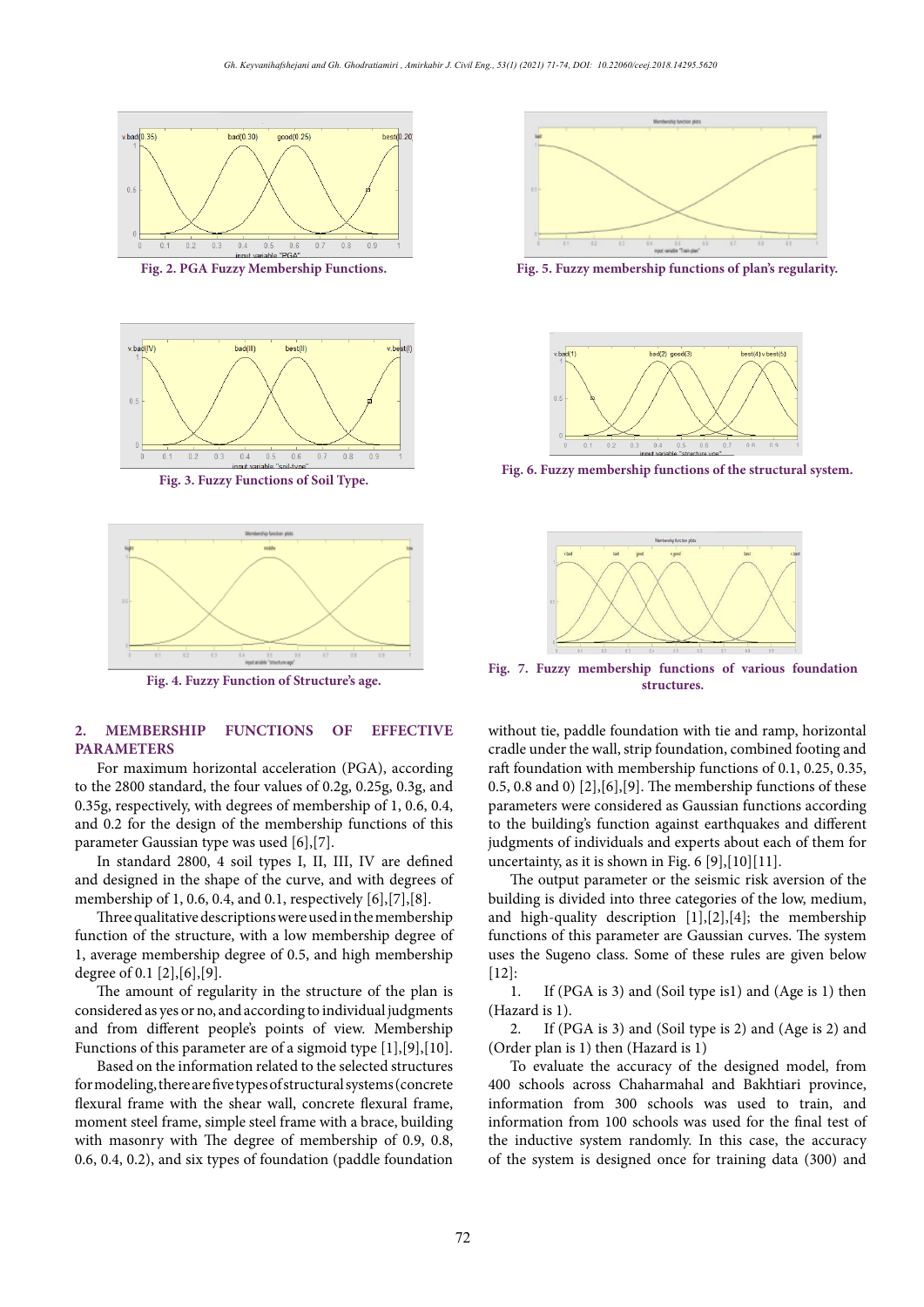

**Figure 8. Main data model after training for 5 data. Fig. 8. Main data model after training for 5 data.**



**Figure 9. Test data model after training for 5 data. Fig. 9. Test data model after training for 5 data.**



**Fig. 10. Main data model after training for 6 data.**



**Figure 11. Model of test data after training for 6 data. Fig. 11. Model of test data after training for 6 data.**

**Table 2. Results of the accuracy of the designed model.**

| Type of<br>. .<br>data | Number of<br>inputs | <b>Results from</b><br>classified data | Sum of the<br>root mean<br>square of the<br>error |
|------------------------|---------------------|----------------------------------------|---------------------------------------------------|
| 300 data               |                     | 0.50                                   | 0.0386                                            |
|                        |                     | 0.69                                   | 0.0281                                            |
| 100 data               |                     | 0.45                                   | 0.0596                                            |
|                        |                     | 0.74                                   | 0.1165                                            |

once for testing data (100) in two input types of 5 inputs with continuous membership functions and 5 inputs with continuous membership functions along with the type of foundation parameter is evaluated. Also, to examine the system designed for the results, on the one hand, the number of correctly classified results was surveyed by comparing the predicted level of risk with the neuro-fuzzy system and the real hazard level and, on the other hand, calculating the amount of output dispersion of the model with the results in the data was obtained through the sum of the root mean squared error using Eq.  $(1)$  [4], [13]:

$$
\sqrt{\frac{\sum_{i=1}^{n} (data hazard level - hazard level estimated)^2}{n-1}}
$$
 (1)

The results obtained from performing the two abovementioned controls on two models with a variety of parameters are According to Table 2.

Finally, the proposed model yielded 69% of accuracy in the data classification and the total root mean square error of 0.0281 in the 300-item survey. Also, in the 100-sample data, 74% of the data is classified as correct and the root mean square error is about 0.1165.

The result of the comparison of the hazard outputs based on the proposed model and the main risk category in the data is provided for the information of 300 schools. In Figs. 8 to 11, the horizontal axis represents the school number and the vertical axis represents the level of risk identified with the proposed process and the main identified risk level in the data. Therefore, to eliminate the output error of the proposed